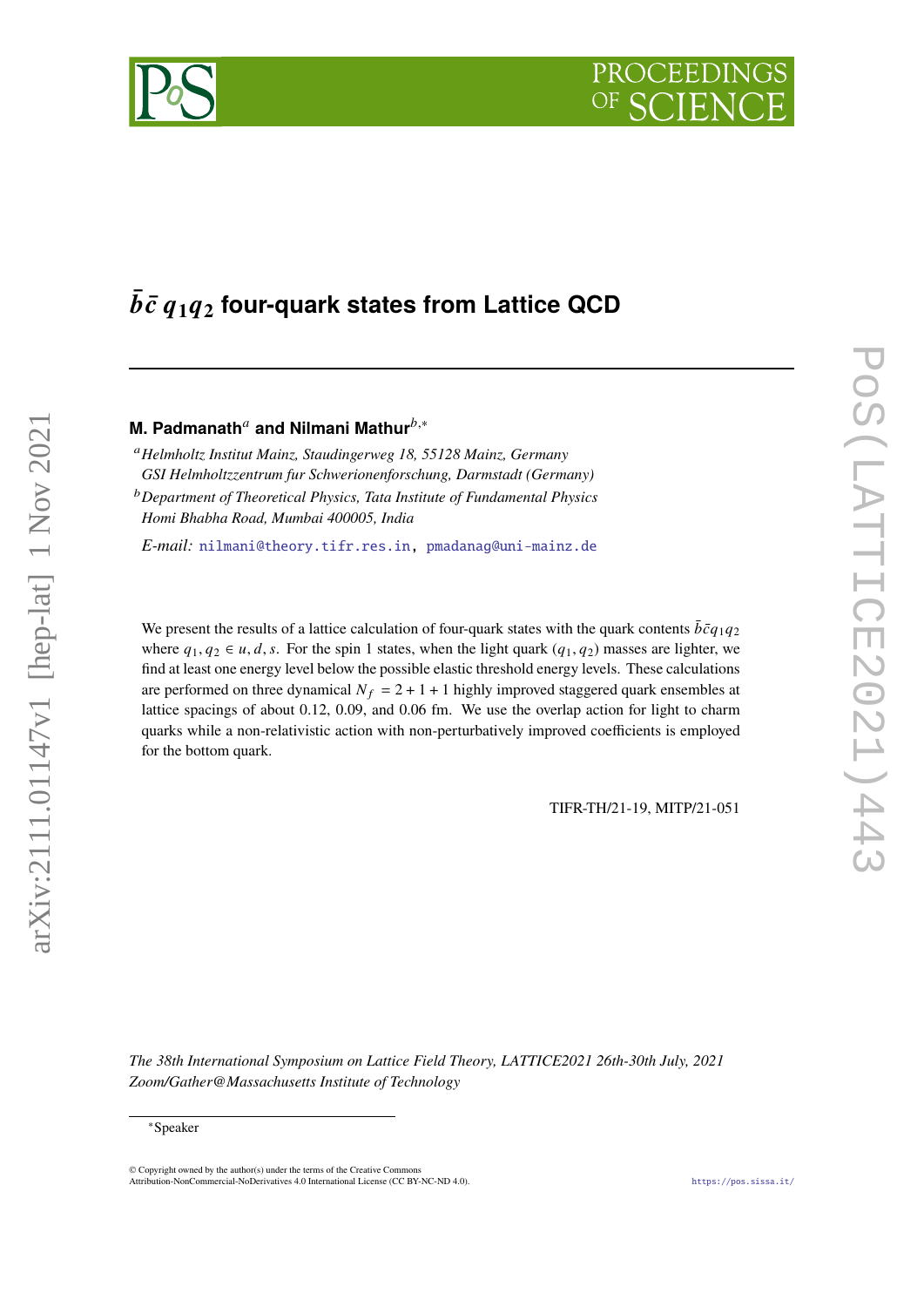## **1. Introduction**

Hadron spectroscopy is passing through an incredible era with the discovery of a large number of subatomic particles in a short span of time [\[1\]](#page-7-0). Moreover, it is highly anticipated that many more hadrons will be discovered in the near future from the large data being collected and to be collected at LHCb, BESIII, BelleII, JPARC and JLAB. While some of the newly discovered particles could be understood as the regular mesons and baryons, many of them do not fit in the conventional valence quark-antiquark or three quark pictures. Observed decay channels for some of these states even manifestly demand interpretation through four or five valence quark configurations. Though a number of theories have been put forward to interpret these new exotic states – starting from compact tetraquarks, loosely bound molecules, hadroquarkonia and hybrids, etc., and even by nonresonant structures arising from threshold effects and triangle singularity, a coherent picture on the formations, structures and properties of these new states, is still elusive [\[2](#page-7-1)[–7\]](#page-7-2).

Lattice QCD is the best suitable way to study the energy spectra and structures of subatomic particles quantitatively with controlled systematic errors, which can further be improved with increasing computing resources. Naturally, lattice QCD is a promising tool to study these new particles. Here the primary goal is to understand the energy spectra and structures of these new particles and to predict many more such particles to guide in discovering them at experimental facilities. However, in order to unveil the infinite-volume physics from the finite-volume spectrum, it is essential to perform chiral and continuum extrapolations to the physical limits, along with a detailed finite-volume analysis to discern the pole distribution in the scattering amplitude across the complex energy plane. For the states such as  $X(3872)$ ,  $Z(4430)$ ,  $P_c$ -pentaquarks etc., where there are a number of multi-particle thresholds, it is quite challenging to obtain precise results with current-days available statistics and lattice technologies. As a result, only a few preliminary attempts have so far been made to investigate these newly discovered exotics *c.f.* in charmonia [\[8](#page-8-0)[–10\]](#page-8-1).

However, for the states well below the elastic threshold, lattice QCD can provide precise results to investigate them in detail and even can guide in discovering them. Indeed, a consistent prediction has been made by multiple lattice QCD groups [\[11](#page-8-2)[–15\]](#page-8-3) where deeply bound four-quark states have been found with the valence quark contents  $\bar{b} \bar{b} u d$  and  $\bar{b} \bar{b} u s$  with spin  $J = 1$  and isospin  $I = 0$ and  $I = 1/2$ . An energy level of about 100-150 MeV below the elastic threshold ( $BB^*$ ) was found for  $\bar{b} \bar{b} u d$  which can be associated with its binding energy assuming the finite volume effects are small in a system of two heavy mesons. For its strange-sibling,  $\overline{b} \overline{b} u s$ , the respective threshold and the predicted binding energy are  $BB_s^*$  and 70-100 MeV. That makes these very states stable under strong interactions, and hence they are the prime candidates to search for at experimental facilities. However, a large center of momentum energy is required to produce a hadron with two bottom quarks and hence their discovery may get delayed. Other doubly heavy four-quarks that are also appealing are  $\bar{b}\bar{c}u\bar{d}$   $\bar{b}\bar{c}u\bar{s}$ ,  $\bar{c}\bar{c}u\bar{d}$  and  $\bar{c}\bar{c}u\bar{s}$ , and they have a greater discovery potential. Recently a state with the valence quark configuration  $cc\bar{u}\bar{d}$ , named as  $T_{cc}^+$ , has been discovered by LHCb [\[16,](#page-8-4) [17\]](#page-8-5). Prior to that discovery, in a lattice calculation we found an energy level  $23 \pm 11$  MeV below the elastic threshold,  $DD^*$  [\[13\]](#page-8-6). However, as mentioned earlier, it is necessary to make an amplitude analysis of finite-volume spectrum to associate that energy level with the discovered state. For  $\bar{c} \bar{c} u s$ , we also found an energy level 8 ± 8 MeV below the elastic threshold  $DD_s^*$ , which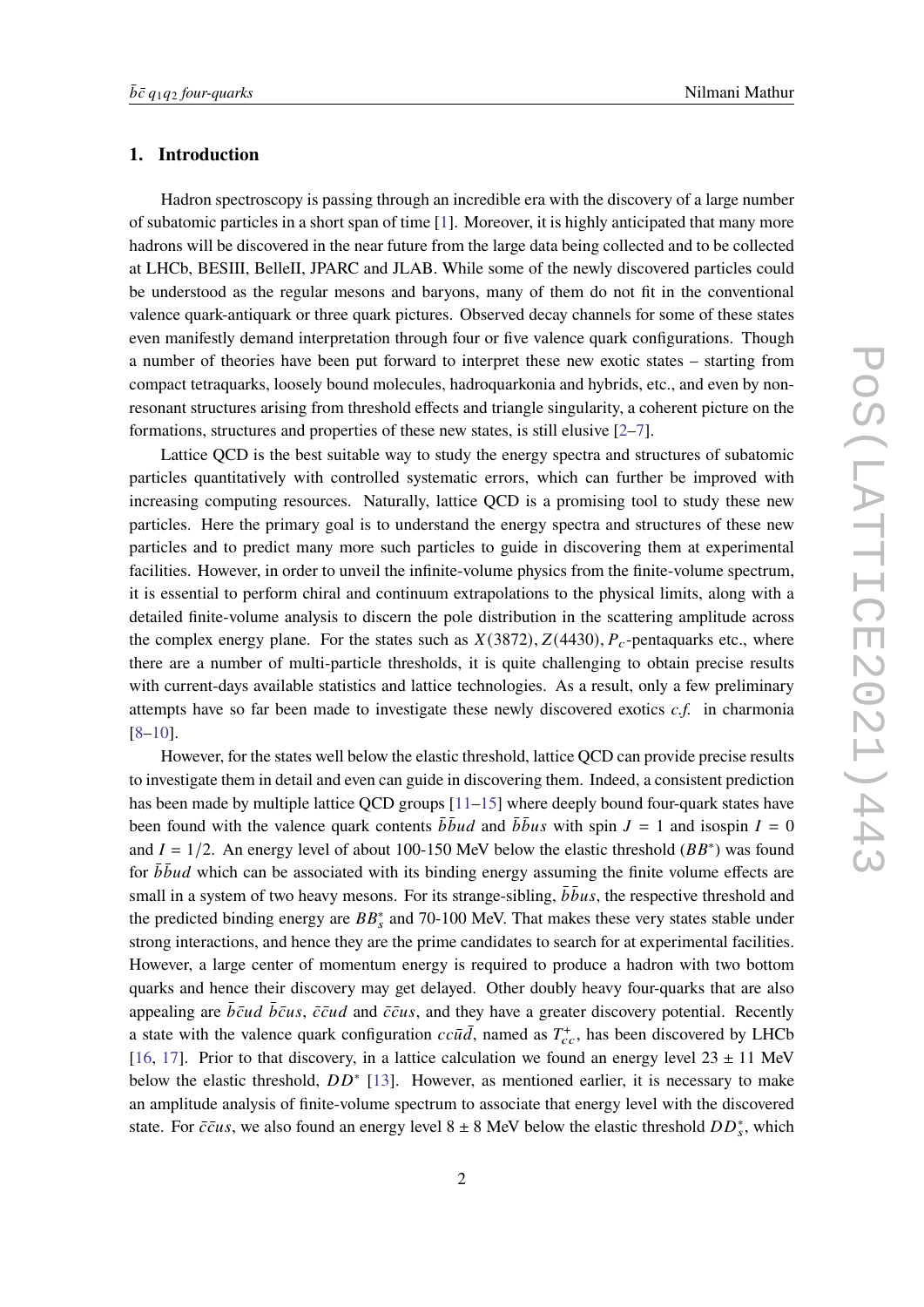again needs a detail volume study to find whether that is a scattering state or a bound state close to the threshold as in the case of  $T_{cc}^+$ .

Lattice calculations have also been performed recently for  $\bar{b}\bar{c}ud$  ( $J = 1, I = 0$ ) and  $\bar{b}\bar{c}us$  ( $J =$  $1, I = 1/2$ ). In Ref. [\[18\]](#page-8-7) it was reported that for  $\overline{bc}ud$ , an energy level exists 15-61 MeV below its elastic threshold  $(DB^*)$ . However, in Ref. [\[15\]](#page-8-3) authors of Ref. [\[18\]](#page-8-7) refined their results with an improved quark source and reported a new set of results where no indication of any binding for either  $\bar{b}\bar{c}u$  or  $\bar{b}\bar{c}u s$  was found. In Ref. [\[19\]](#page-8-8), no binding for  $\bar{b}\bar{c}u d/\bar{b}\bar{c}u s$  has also been reported.  $\bar{b}\bar{c}ud/\bar{b}\bar{c}us$  have also been investigated through various models (see Ref. [\[18\]](#page-8-7) for references on such models). While the HQ-symmetry inspired and non-chiral models mostly found unbound or very weekly bound states, QCD sum rule and chiral models reported a bound state (both for 0 and 1-isospins) with binding energy over a wide range ∼ 20 − 400 MeV.

Here we report preliminary results from our ongoing study of  $T_{bc}(\bar{bc}ud)(J = 1, I = 0)$  and  $T_{bcs}(\bar{b}\bar{c}us)(J = 1, I = 1/2)$  channels. Contrary to the other two lattice calculations [\[15,](#page-8-3) [19\]](#page-8-8) our preliminary results indicate the presence of an energy level, which can be clearly extracted, below the respective elastic thresholds both for  $\bar{b}\bar{c}ud$  and  $\bar{b}\bar{c}us$ . We perform this calculation at both coarse and finer lattice spacings and find that the extracted energy levels have lattice spacing dependence – the lowest energy level gets deeper below the elastic threshold at finer lattices.

# **2. Lattice set up and operators**

The lattice set up for this work is the same as in ILGTI's previous calculations on heavy hadrons [\[20,](#page-8-9) [21\]](#page-8-10), four-quarks [\[13\]](#page-8-6) and dibaryons [\[22\]](#page-8-11). We use the three set of  $N_f = 2 + 1 + 1$  flavours HISQ gauge ensembles generated by MILC of lattice sizes  $24^3 \times 64$ ,  $32^3 \times 96$  and  $48^3 \times 144$  with lattice spacings 0.012, 0.0888 and 0.0582 fm, respectively [\[23\]](#page-8-12). We use overlap action for the light to charm valence quarks and the valence propagators are calculated employing a gauge fixed wall source. As detailed in Refs. [\[13,](#page-8-6) [20](#page-8-9)[–22\]](#page-8-11) an NRQCD action, with improved coefficients is used for the bottom quarks. The strange quark mass is tuned by setting the unphysical pseudoscalar mass  $\bar{s}s$ to 688 MeV, while the charm and bottom quark masses are set by equating the lattice determined spin-averaged kinetic masses of 1S quarkonia to their respective experimental values.

<span id="page-2-0"></span>

| Meson-meson type |                                              | Antidiquark-diquark type |                                                                                                                             |
|------------------|----------------------------------------------|--------------------------|-----------------------------------------------------------------------------------------------------------------------------|
|                  | $(\bar{b}\gamma_5 q_1)(\bar{c}\gamma_i q_2)$ |                          | $([\bar{b}C\gamma_i\bar{c}][q_1C\gamma_5q_2])$                                                                              |
|                  | $(\bar{b}\gamma_iq_1)(\bar{c}\gamma_5q_2)$   |                          | $([\bar{b}C\gamma_5\bar{c}][q_1C\gamma_iq_2])$                                                                              |
| $\mathbf{3}$     |                                              |                          | $\epsilon_{ijk}(\bar{b}\gamma_j q_1)(\bar{c}\gamma_k q_2)$ 6 $\epsilon_{ijk}([\bar{b}C\gamma_j \bar{c}][q_1C\gamma_k q_2])$ |

**Table 1:** The set of interpolating fields used for four-quark contents  $\bar{b}\bar{c}q_1q_2$ . [] refers to the color triplet (anti)diquark objects, whereas () refers to the color neutral objects.  $C$  is the charge conjugation operator, and  $\gamma$  refers to the Dirac matrices. The numbers on the left side of each operator are related to the operator ordering in GEVP. Appropriate linear combinations of the above operators are taken for the projections to isospins  $I = 0$  and  $I = 1/2$ .

The set of interpolating fields considered for this work with the valence quark contents  $\bar{b}\bar{c}q_1q_2$ , with  $q_1, q_2 \in u, d, s$ , are shown in Table [1.](#page-2-0) These are all spatially-local operators. It is to be noted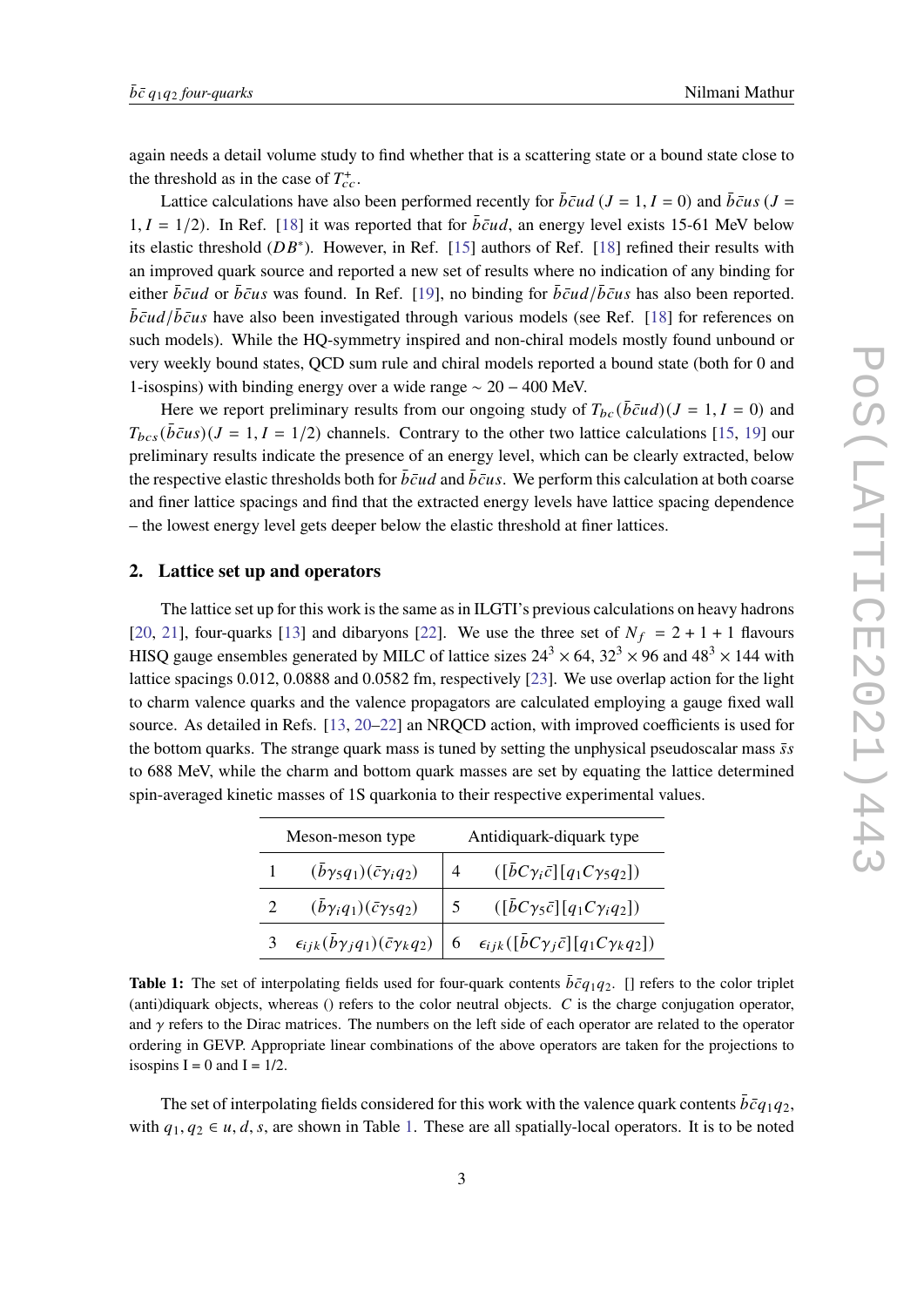that along with the HQET-inspired operators, for which a heavy diquark has spin 1, we also use the diquark-antidiquark type operators with the light diquark having a spin 1 keeping in mind that charm quark mass is much lighter than that of the bottom quark.

#### **3. Results**

We report our preliminary results on the energy spectra of  $\bar{b}\bar{c}q_1q_2$  with various values of  $m_{q_1}$  and  $m_{q_2}$ , while keeping the bottom and charm quark masses at their physical values. The relevant twomeson thresholds for the isoscalar axial-vector  $\overline{b} \overline{c} u d$  channel are  $B^* D$ ,  $BD^*$  and  $B^* D^*$ , with  $B^* D$  as the lowest one. For  $\bar{b}\bar{c}us$ , corresponding two-meson thresholds are  $B^*D_s$ ,  $B_s^*D$ ,  $BD_s^*$ ,  $B_sD^*$ ,  $B^*D_s^*$ and  $B_s^*D^*$ , where  $B_s^*D$  is the lowest one. The matrices of two point correlation functions,  $C_{ij}(t)$  =  $\langle O_i(t+t_{\rm src})O_j^{\dagger}(t_{\rm src})\rangle$ , are constructed with the interpolators listed in Table [1,](#page-2-0) and are used to form a generalized eigenvalue problem  $C_{ij}(t)v_j^{(n)}(t,t_0) = \lambda^{(n)}(t,t_0)C_{ij}(t_0)v_j^{(n)}(t,t_0)$ . The energy spectra is then extracted from the large time behaviour of the eigenvalues  $\lambda^{(n)}(t, t_0)$ , with the exponential fits.

<span id="page-3-0"></span>We analyze various combination of operators to check the consistency in the ground state energy with the variation of the number of interpolating fields. In Fig. [1](#page-3-0) we show the energy splitting of the ground state from the elastic threshold for  $\bar{b}\bar{c}us$ , at the quark mass  $m_u$  corresponding to the pseudoscalar meson mass 550 MeV on the fine lattice ensemble ( $a = 0.0582$  fm). The top part shows the energy difference with respect to the variation of fit-window and the bottom part is the corresponding  $y^2$  per degrees of freedom for the corresponding fits.



**Figure 1:** Top: Energy splitting of the ground state with respect to the elastic threshold (shown by the dotted line) for the isoscalar axial-vector  $\bar{b}\bar{c}us$  at the quark mass  $m_{\mu}$  corresponding to  $m_{\pi} \sim 550$  MeV. The result is obtained on the fine lattice ensemble ( $a = 0.0582$  fm) showing the dependence of the fitted result at times t. The red and blue circles are obtained by direct and ratio fitting methods. Bottom:  $\chi^2$ /d.o.f. for the respective fits.

In Fig. [2](#page-4-0) the variation of the finite-volume spectrum, as extracted by the above procedure, is shown as a function of the basis of operators that we consider in the analysis. The filled and empty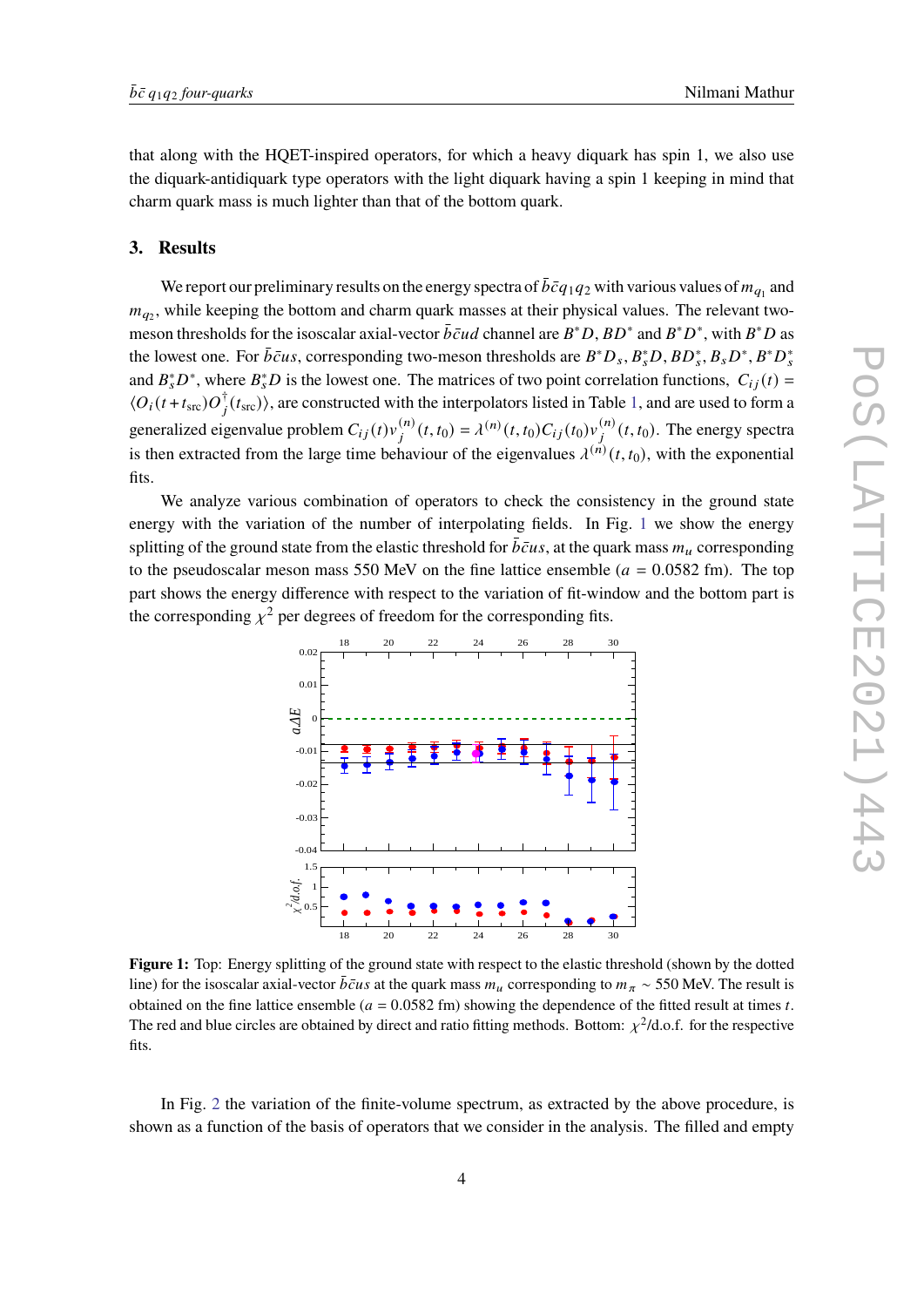<span id="page-4-0"></span>

**Figure 2:** A representative figure showing the basis dependence of the fitted energy differences from the elastic threshold (shown by the horizontal line set at zero). The circles below indicate whether an operator is included (filled) or not (empty) in a particular set of operators in the eigenvalue problem.

circles below represent whether an operator is included or not in the analysis. For example, in the farthest-left side the basis set has all filled circles, which signifies that we include all 6 operators in the sequence 1 to 6 as in Table [1.](#page-2-0) The top part shows the energy difference as obtained in Fig. [1](#page-3-0) for a particular basis shown by column of circles shown vertically. It can be clearly seen that the inclusion of the operator 2 is essential to get an energy level below the lowest threshold. This particular figure is for the case of  $\bar{bc}u\bar{s}$  on the fine lattice ensemble ( $a = 0.0582$  fm) at the physical bottom and charm quark mass and at  $m<sub>u</sub>$  corresponding to the pseudoscalar meson mass of 550 MeV. To see the relative strength of the correlation matrix elements with respect to the diagonal elements one can define a normalized correlation matrix,  $C_{ii}/\sqrt{C_{ii}C_{jj}}$ . In Fig. [3](#page-5-0) we show a matrix plot representing that cross-correlation between various operators. It is interesting to see that operator 4, the HQET-inspired operator for which a heavy diquark has spin 1, is the only antidiquark-diquark type operator that has strong cross-correlations with meson-meson operators.

We perform similar analysis for  $\bar{b}\bar{c}q_1q_2$  at a number of light quark masses  $(m_{q_1} = m_{q_2} = m_q)$ while keeping the charm and the bottom quark masses at their physical values. In Fig. [4](#page-5-1) we show the results for two set of operator basis – when only operators 1, 2 and 4 are included (left), and when all 6 operators are included (right). The vertical-axis represents the energy difference of the extracted energy levels from the elastic  $B^*D$ -threshold while the horizontal-axis is the pion mass corresponding to the different light-quark masses ( $m_{q_1} = m_{q_2} = m_q$ ). These results are obtained at the finest ensemble ( $a = 0.0582$  fm) and show the presence of an energy level below the lowest  $B^*D$ -threshold for all values of the light quark masses even above the strange quark mass. This energy difference ( $\Delta E$ ) increases as  $m_{q_1}, m_{q_2}$  approach their physical values. On the higher side one needs to investigate whether  $\Delta E$  reduces further and approach its elastic threshold limit at  $m_{q_1} = m_{q_2} = m_c$  or  $m_b$ . A preliminary estimate for  $|\Delta E|_{\bar{b} \bar{c} u d}$  is found to be ~ 20 – 40 MeV at the physical quark masses.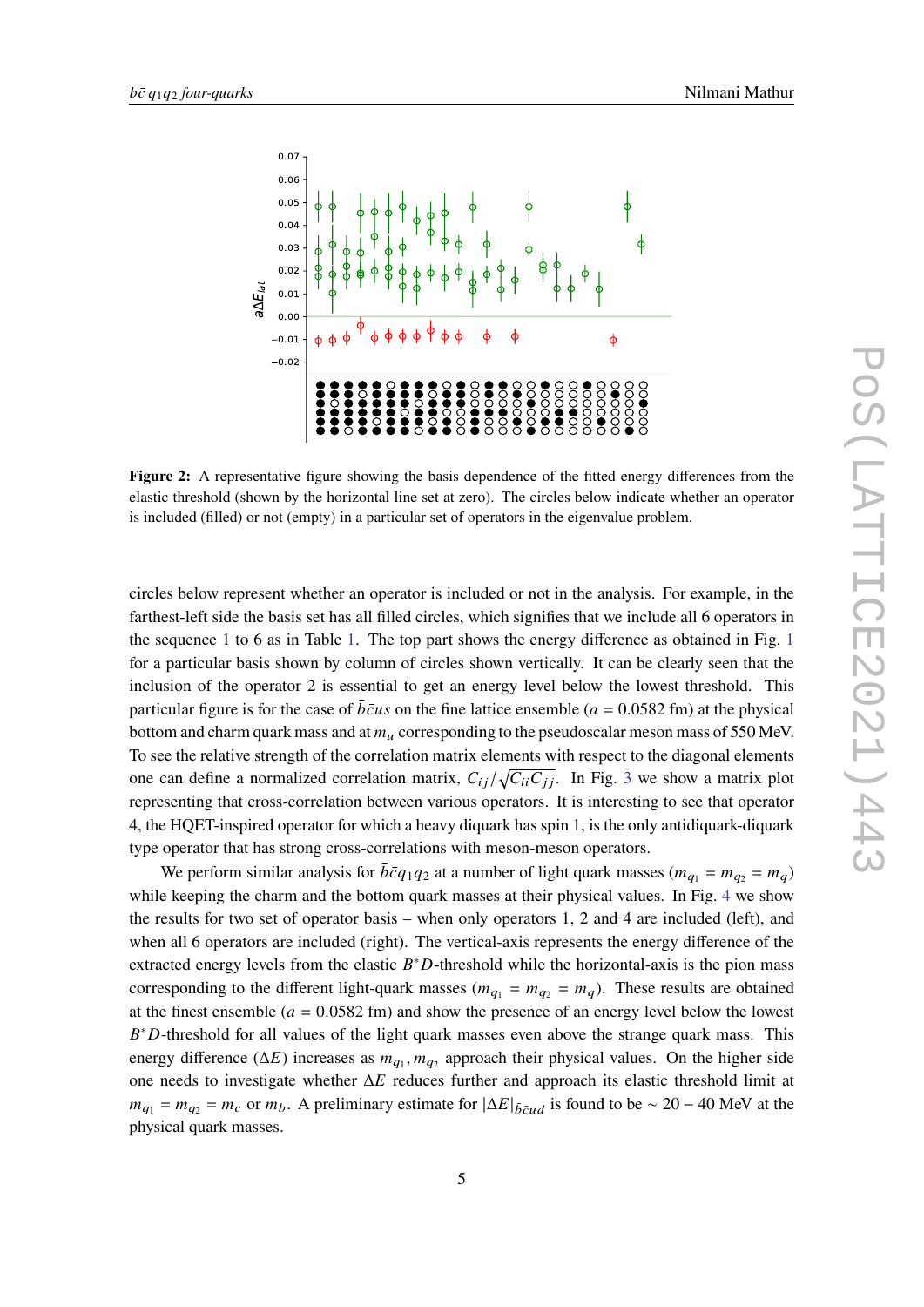<span id="page-5-0"></span>

**Figure 3:** The normalized correlation matrix,  $C_{ij}/\sqrt{C_{ii}C_{jj}}$ , at  $t = 6$ . This matrix plot, with relative color coding, shows the relative strength of the correlation matrix elements with respect to the diagonal elements.

<span id="page-5-1"></span>

**Figure 4:** The finite-volume energy spectra of the isoscalar axial-vector  $\bar{b}\bar{c}ud$  in terms of their splitting from the elastic threshold, at various values of  $m_u = m_d$  corresponding to pion masses shown in the x-axis. The horizontal lines refer various non-interacting levels with the elastic threshold set at zero. Left: For the basis including operators 1, 2, and 4. Right: Same as on the left, but for the full operator basis.

In Fig. [5](#page-6-0) we show the similar results for the four-quark configurations  $\bar{b}\bar{c}q\bar{s}$  where the strange, charm and bottom quark masses are kept at their physical values while the light quark mass  $m_a$ (equivalently the pion mass) is varied. Here also we see an energy level below the lowest threshold  $B_s^*D$ , that is, the extracted  $\Delta E$  is non-zero and negative within the statistics. Here again, as in the case of  $\bar{b}\bar{c}q_1q_2$ , we see the similar pion mass dependence of  $\Delta E$ , that is, smaller the light quark mass larger is the value of  $|\Delta E|$ .

Next, to see the lattice spacing dependence of the extracted energy differences ( $\Delta E$ ) we perform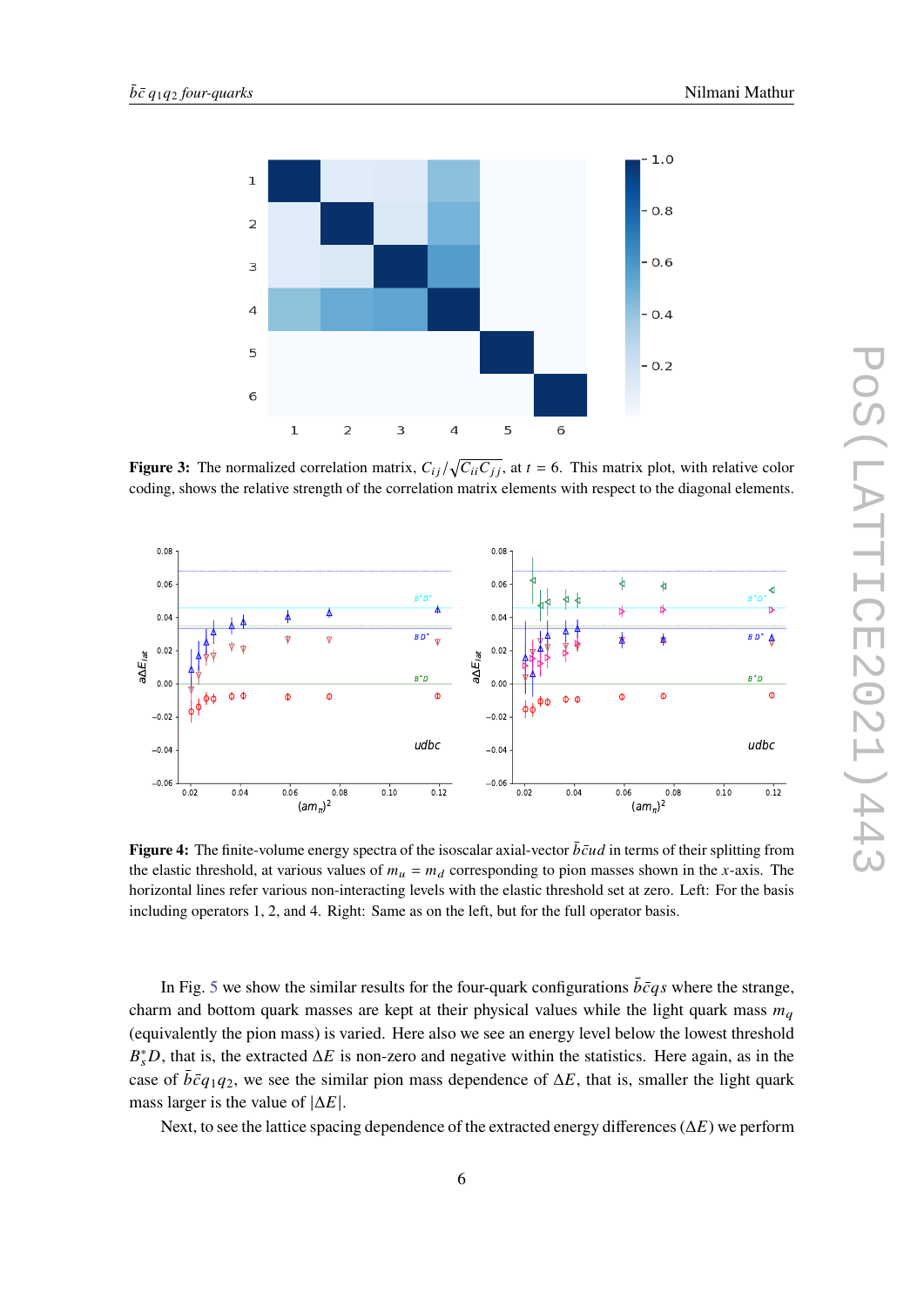<span id="page-6-0"></span>

<span id="page-6-1"></span>**Figure 5:** Same as in Figure [4,](#page-5-1) but for the isoscalar axial-vector  $\bar{b}\bar{c}u s$  channel



**Figure 6:** Same as Fig. [1](#page-3-0) for  $\bar{b}\bar{c}us$  four-quarks, but at a coarser lattice spacing ( $a = 0.12$  fm) and at a light quark mass  $(m_u)$  corresponding to the pion mass 340 MeV. Compared to the fine lattice results the energy splitting shown above is smaller and is consistent with zero.

similar study on our coarsest lattice ensemble ( $a = 0.12$  fm). In Fig. [6](#page-6-1) we show a representative plot to illustrate our results for  $\bar{b}\bar{c}u\bar{s}$  at a light quark mass  $(m_u)$  corresponding to the pion mass 340 MeV. This plot shows that the energy splitting of the lowest energy level from the elastic threshold, similar to the one presented in Fig[.1,](#page-3-0) on a coarser lattice is smaller and consistent with zero within the statistics. We plan to further study the lattice spacing dependence of the energy spectra on a larger number of configurations and also with another lattice spacing at  $a = 0.09$  fm.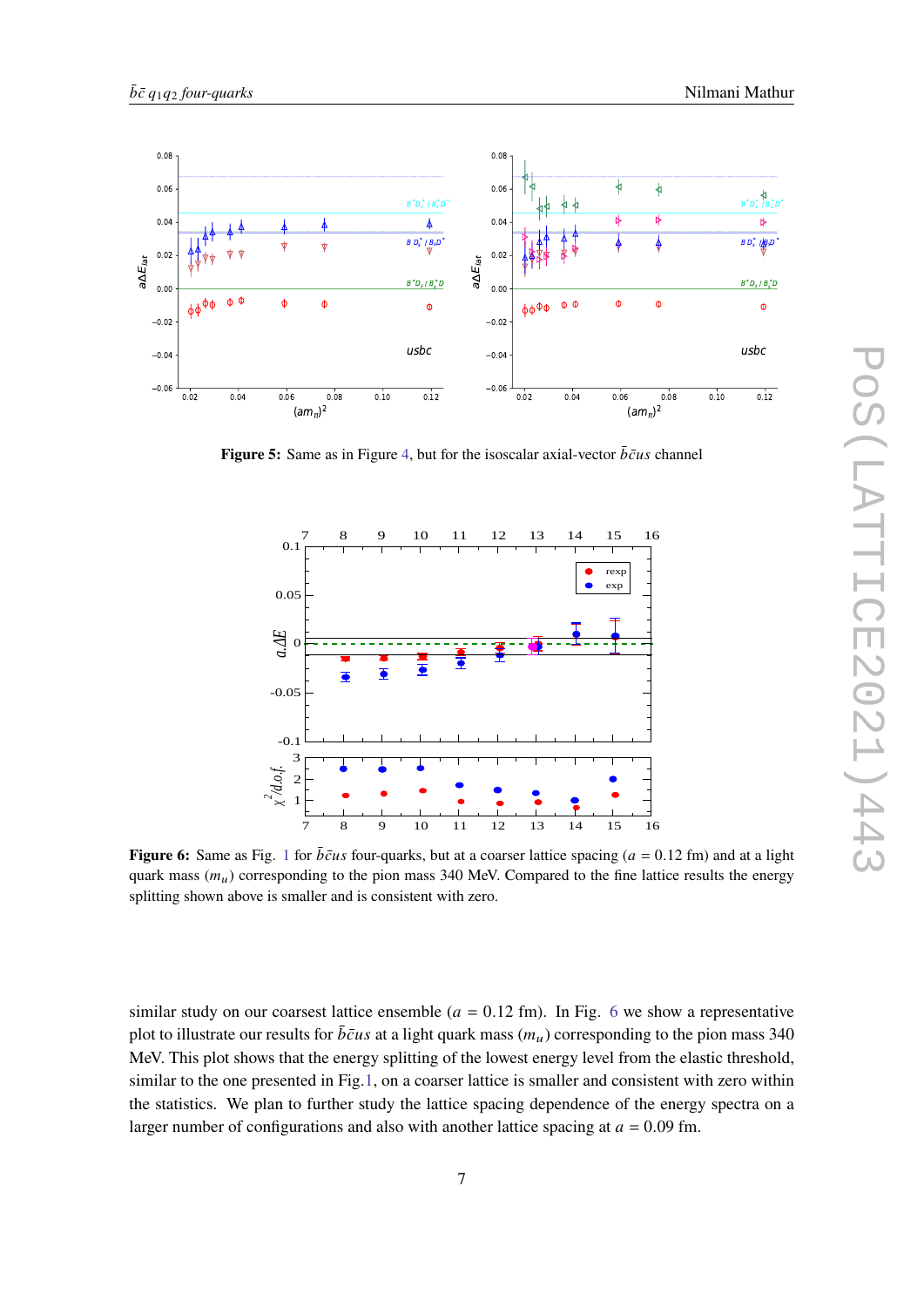# **4. Conclusions and outlook**

Motivated by the discovery potential of four-quark bound states with the valence quark configurations  $\bar{b}\bar{c}ud/\bar{b}\bar{c}us$ , we have performed a lattice QCD calculation to study the energy spectra of these systems. We report preliminary results for the cases with  $J = 1$  and isospins  $I = 0$  and 1/2. Our preliminary results indicate the presence of an energy level below the respective elastic threshold both for  $\bar{b}\bar{c}ud$  and  $\bar{b}\bar{c}us$ . We also find that the energy splitting between the ground state from the elastic threshold is dependent on the lattice spacing and it increases as one approaches the continuum limit. This could be related to the cut-off effects of the energy spectra. Hence one needs to use a finer lattice so that  $m<sub>c</sub>a$  value for the charm quark is small. Our preliminary estimate, at the fine lattice ensemble, of this energy difference for  $\bar{b}\bar{c}ud$  is in the range of 20-40 MeV below its elastic threshold. A detailed investigation on the volume dependence of these finite-volume energy levels is further required to make concrete inferences on the existence of bound states in these channels. We plan to perform such a study in future.

## **Acknowledgments**

This work is supported by the Department of Atomic Energy, Government of India, under Project Identification Number RTI 4002. We are thankful to the MILC collaboration and in particular to S. Gottlieb for providing us with the HISQ lattices. Computations are carried out on the Cray-XC30 of ILGTI, TIFR, and on the Pride/Flock/Zeal clusters of the Department of Theoretical Physics, TIFR.

## **References**

- <span id="page-7-0"></span>[1] Particle Data Group collaboration, *Review of Particle Physics*, *[PTEP](https://doi.org/10.1093/ptep/ptaa104)* **2020** (2020) [083C01.](https://doi.org/10.1093/ptep/ptaa104)
- <span id="page-7-1"></span>[2] A. Ali, J.S. Lange and S. Stone, *Exotics: Heavy Pentaquarks and Tetraquarks*, [1706.00610](https://arxiv.org/abs/1706.00610).
- [3] S.L. Olsen, T. Skwarnicki and D. Zieminska, *Nonstandard heavy mesons and baryons: Experimental evidence*, *[Rev. Mod. Phys.](https://doi.org/10.1103/RevModPhys.90.015003)* **90** (2018) 015003 [[1708.04012](https://arxiv.org/abs/1708.04012)].
- [4] F.-K. Guo, C. Hanhart, U.-G. Meißner, Q. Wang, Q. Zhao and B.-S. Zou, *Hadronic molecules*, *[Rev. Mod. Phys.](https://doi.org/10.1103/RevModPhys.90.015004)* **90** (2018) 015004 [[1705.00141](https://arxiv.org/abs/1705.00141)].
- [5] M. Karliner, J.L. Rosner and T. Skwarnicki, *Multiquark States*, *[Ann. Rev. Nucl. Part. Sci.](https://doi.org/10.1146/annurev-nucl-101917-020902)* **68** [\(2018\) 17](https://doi.org/10.1146/annurev-nucl-101917-020902) [[1711.10626](https://arxiv.org/abs/1711.10626)].
- [6] Y.-R. Liu, H.-X. Chen, W. Chen, X. Liu and S.-L. Zhu, *Pentaquark and Tetraquark states*, *[Prog. Part. Nucl. Phys.](https://doi.org/10.1016/j.ppnp.2019.04.003)* **107** (2019) 237 [[1903.11976](https://arxiv.org/abs/1903.11976)].
- <span id="page-7-2"></span>[7] N. Brambilla, S. Eidelman, C. Hanhart, A. Nefediev, C.-P. Shen, C.E. Thomas et al., *The states: experimental and theoretical status and perspectives*, *[Phys. Rept.](https://doi.org/10.1016/j.physrep.2020.05.001)* **873** (2020) 1 [[1907.07583](https://arxiv.org/abs/1907.07583)].